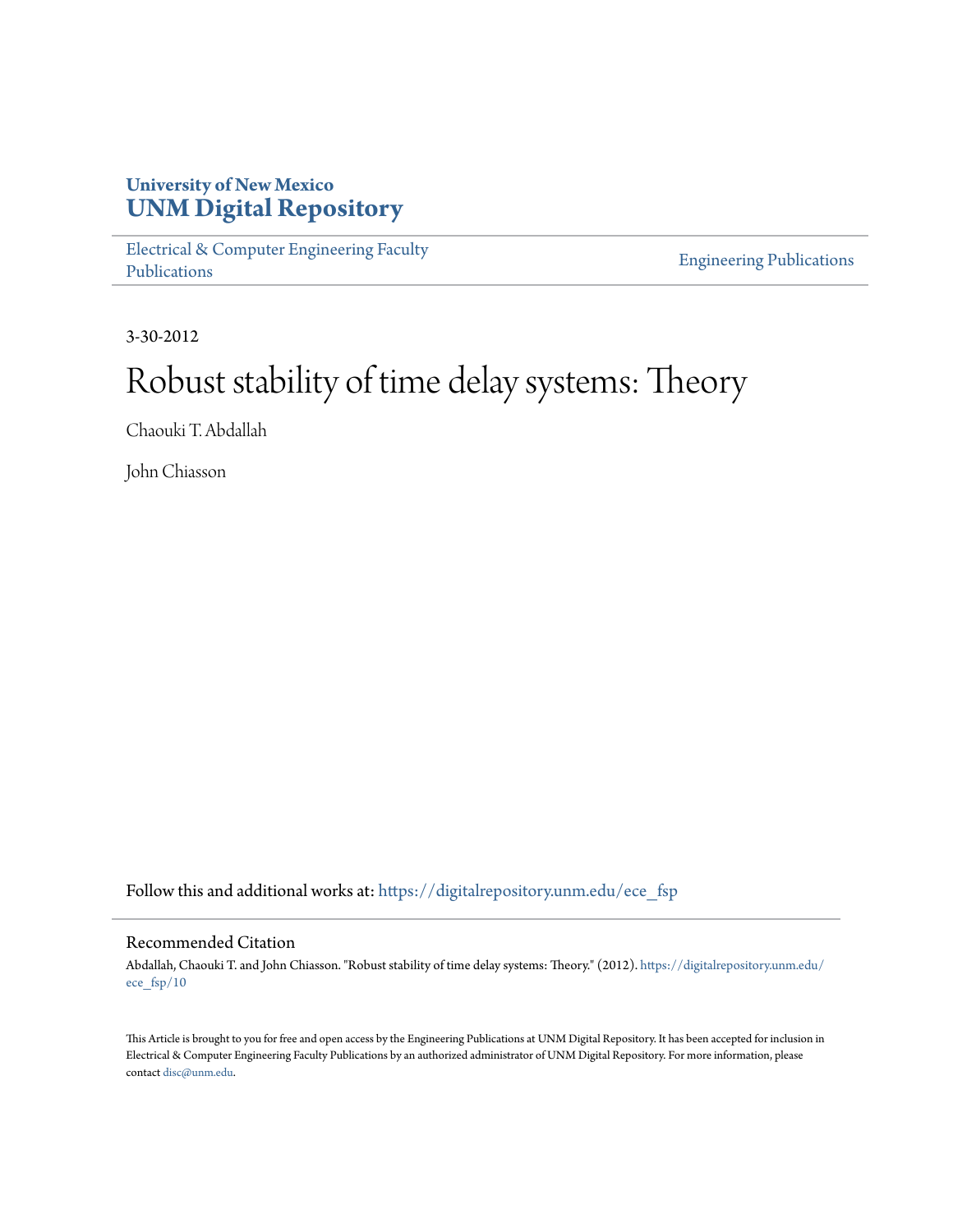#### ROBUST STABILITY OF TIME DELAY SYSTEMS: THEORY

John Chiasson <sup>∗</sup> Chaouki Abdallah ∗∗,<sup>1</sup>

<sup>∗</sup> ECE Dept, University of Tennessee, Knoxville TN 37996, USA, chiasson@utk.edu

∗∗ ECE Dept, University of New Mexico, Alburquerque NM 87131-1356, USA, chaouki@eece.unm.edu

Abstract: Given that a time-delay system is stable for some delay  $h_0 > 0$ , a procedure is given to find the stability interval  $[h_1^*, h_2^*]$  such that  $h_0 \in [h_1^*, h_2^*]$  and for all h satisfying  $h_1^* < h < h_2^*$  the system is stable. Further, the system is shown to be unstable if  $h = h_1^*$  or  $h = h_2^*$ . It is then shown how this can be applied to test the robust stability (with respect to delay values) of a Smith-Predictor based controller.

Keywords: Time Delay, Stability, Smith Predictor

#### 1. INTRODUCTION

This paper considers the robust stability of timedelay systems of the form

$$
\frac{d^n y}{dt^n} + \sum_{i=0}^{n-1} \sum_{j=0}^m a_{ij} \frac{d^i}{dt^i} y(t - jh) = 0.
$$
 (1)

Following Kamen Kamen (1982), the characteristic equation for (1) with  $z = e^{-sh}$  is

$$
a(s, z) = sn + \sum_{i=0}^{n-1} \sum_{j=0}^{m} a_{ij} s^{i} z^{j} = 0 \qquad z = e^{-sh}
$$

$$
= sn + \sum_{i=0}^{n-1} a_{i}(z) s^{i} = 0 \qquad (2)
$$

$$
a_i(z) \triangleq \sum_{j=0}^{m} a_{ij} z^j
$$
 for  $i = 0, 1, ..., n - 1$ .

This is the so-called commensurate delay case since all delays are integer multiples of  $h > 0$ . For a fixed delay  $h > 0$ , the polynomial  $a(s, e^{-hs})$ is said to be asymptotically stable if and only if  $(iff)$ 

$$
a(s, e^{-hs}) \neq 0 \qquad \text{for } \operatorname{Re}(s) \ge 0. \tag{3}
$$

where  $\text{Re}(s)$  denotes the real part of s. Condition (3) implies asymptotic stability of (1) (see Bellman and Cooke (1963)Hale and Lunel (1993)Diekmann and Walther (1995)Nicolescu (2001)).

Kamen Kamen (1982) introduced the notion of a system being asymptotically stable independent of delay. In this formulation, the polynomial  $a(s, z)$ is said to be asymptotically stable independent of delay (i.o.d.) iff Kamen (1982)

$$
a(s, e^{-hs}) \neq 0 \qquad \text{for } \operatorname{Re}(s) \ge 0, h \ge 0. \tag{4}
$$

Condition (4) implies asymptotic stability for the solutions of (1). Algebraic tests exist to check for stability i.o.d. are given in Chiasson and Lee (1985)Kamen (1982). Given that the system is stable when  $h = 0$ , tests that determine the value  $h^*$  such that the system is stable for  $0 \leq h < h^*$ and unstable when  $h = h^*$  are given in Hertz and Zeheb (1984a)Hertz and Zeheb (1984b)Chiasson (1988).

In this paper, it is not assumed that the system is necessarily stable for  $h = 0$ . Specifically, given that a time-delay system is stable for some delay

 $<sup>1</sup>$  The research of C.T. Abdallah is partially supported by</sup> NSF INT-9818312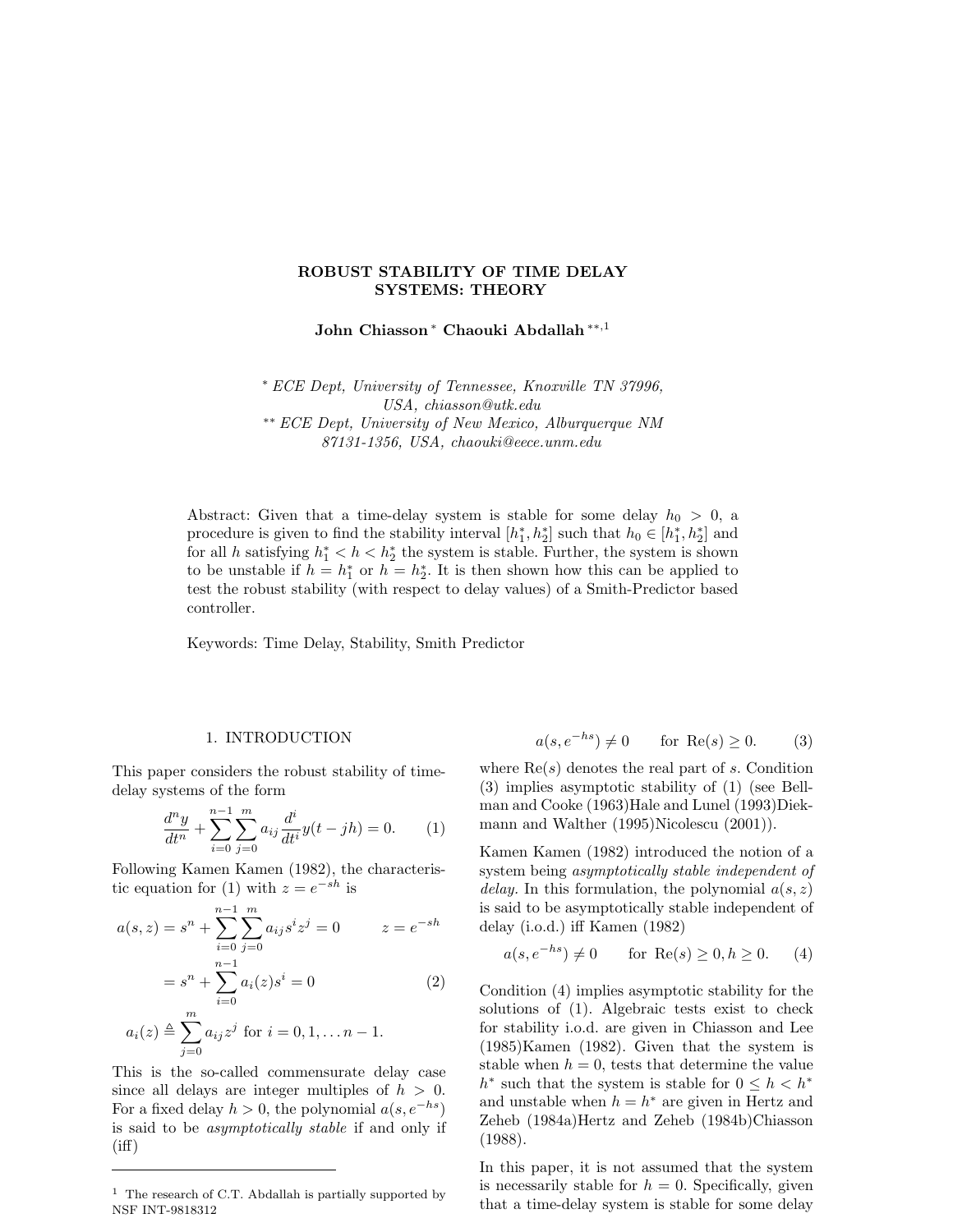$h_0 > 0$ , a procedure is given to find the stability interval  $(h_1^*, h_2^*)$  such that  $h_0 \in (h_1^*, h_2^*)$  and for all  $h \in (h_1^*, h_2^*)$  the system is stable. Further, it is shown that the system is unstable if  $h = h_1^*$  or  $h = h_2^*$ . This is motivated by the fact that in some cases, the introduction of delay may have stabilizing effects (see for example Petterson and Werner (1991)Niculescu and Abdallah (1999)C.T. Abdallah and Byrne (1993)) or by the Smith predictor structure as described later in the paper.

The remainder of the paper is divided as follows: In section 2 we prove the main result and illustrate via an example taken from Petterson and Werner (1991). Section 3 discusses the robust stability of the Smith Predictor control structure using the results of section 2. Section 4 presents our conclusions and directions for future research.

#### 2. MAIN RESULTS

Following Hertz and Zeheb (1984b)Chiasson and Lee (1985)Chiasson (1988), the idea is to note that if a system is stable for some  $h_0 > 0$ , then as the system transitions from a stable to an unstable regime (as the delay  $h$  is either increased or decreased), it must have poles that cross over to the  $j\omega$  axis. In other words, at the point of transition, there must be roots of the form  $s =$  $j\omega, z = e^{-j\omega h}$  (Re(s) = 0, |z| = 1) of (2).

To exploit the above idea, an auxiliary polynomial  $\tilde{a}(s, z)$  is defined as

$$
\tilde{a}(s, z) \triangleq z^m a(-s, 1/z)
$$
  
=  $z^m(-s)^n + z^m \left( \sum_{i=0}^{n-1} \sum_{j=0}^m a_{ij} (-s)^i (1/z)^j \right)$   
=  $z^m(-1)^n s^n + \sum_{i=0}^{n-1} \sum_{j=0}^m (-1)^i a_{ij} s^i z^{m-j}$ 

Suppose at  $h = h^*$ , there is an  $s^* = j\omega^*$  and a corresponding  $z^* = e^{-j\omega^*h^*}$  such that

$$
a(s^*, e^{-j\omega^*h^*}) = a(s^*, z^*) = 0
$$

Then taking the complex conjugate of  $a(s^*, e^{-j\omega^*h^*})$ and multiplying through by  $(e^{-j\omega^*h^*})^m$  results in

$$
(e^{-j\omega^*h^*})^m a(-s^*, e^{j\omega^*h^*}) = (z^*)^m a(-s^*, 1/z^*)
$$
  
=  $\tilde{a}(s^*, z^*) = 0$ 

That is, for any value of delay  $h^*$  resulting in roots on the j $\omega$  axis, there is a  $(s^*, z^*) \triangleq (j\omega^*, e^{-j\omega^*h^*})$ that must be a common zero of the two polynomials  $a(s^*, z^*)$ ,  $\tilde{a}(s^*, z^*)$ . In other words,

$$
a(s^*,z^*)=\tilde a(s^*,z^*)=0
$$

for some  $(s^*, z^*)$  satisfying  $Re(s^*) = 0, |z^*| = 1$ .

This observation will be combined with the following lemma to get the desired test.

**Lemma** (Datko) Let  $\sigma(h) = \sup{\text{Re}(s) | a(s, e^{-hs})}$ 0. Then  $\sigma(h)$  is a continuous function of h for  $h \geq 0$ .

Proof This is a result of the work of Datko Datko (1978). See also the more general results of Cooke and Ferreira Cooke and Ferreira (1983)

Given that the time-delay system (3) is stable for some delay value  $h_0 > 0$ , we now define  $h_1^*, h_2^*$ where  $h_1^*$  <  $h_0$  <  $h_2^*$ , such that the systems remains stable for h satisfying  $h_1^* < h < h_2^*$  and the system is unstable if  $h = h_1^*$  or  $h = h_2^*$ . Note that (3) being stable for some  $h = h_0 > 0$  implies  $a(0, 1) \neq 0$  as seen by setting  $s = 0$  in (3).

**Definition** Let  $\{(s_i, z_i)$  for  $i = 1, \dots k\}$  be the common zeros of  $\{a(s, z), \tilde{a}(s, z)\}\;$  for which  $\text{Re}(s_i) = 0, s_i \neq 0$ , and  $|z_i| = 1$ . For each such pair  $(s_i, z_i)$ , for a given  $h_0$ , let  $h_{1i}^* = \max\{h \in \Re\mid \Re\}$  $h < h_0, z_i = e^{-s_i h}$  and  $h_{2i}^* = \min\{h \in \Re \mid h > \}$  $h_0, z_i = e^{-s_i h}$ . Then define

$$
h_1^* = \min\{h_{1i}^*\}
$$
  

$$
h_2^* = \min\{h_{2i}^*\}.
$$

With this definition, the main result is now stated and proven.

Theorem It is assumed that the time-delay system (1) is stable for some  $h_0 > 0$ , that is,

$$
a(s, e^{-h_0 s}) \neq 0 \qquad \text{for } \operatorname{Re}(s) \ge 0. \tag{5}
$$

Then

$$
a(s, e^{-hs}) \neq 0
$$
 for Re(s)  $\geq 0$  and

 $h_1^* < h < h_2^*$ 

Given that the system is stable for  $h = h_0$ , it follows that  $\sigma(h_0)$  < 0. By the above lemma, increasing h above  $h_0$ , there is an  $h_2$  which is the first value of the delay  $h > h_0$  satisfying  $\sigma(h_2) = 0$ . For this value of  $h_2$ , there is an  $s_2$ such that

$$
a(s_2, e^{-s_2h_2}) = 0
$$
, Re $(s_2) = 0$ .

That is,  $s_2 = j\omega_2, z_2 = e^{-j\omega_2 h_2}(|z_2| = 1)$ . Further,  $s_2 \neq 0$  as  $s_2 = 0$  would imply that  $a(0, 1) = 0$ contradicting the assumption  $(5)$ . Clearly,  $(s_2, z_2)$ also satisfies  $\tilde{a}(s_2, z_2) = 0$  and thus  $h_2 = h_2^*$ . On the other hand, by definition,  $\sigma(h_2^*) = 0$  so that the system is unstable when  $h = h_2^*$ . Similar arguments show there is an  $h_1^*$  such that the system is stable for  $h_1^*$  <  $h \leq h_0$  and unstable when  $h = h_1^*$ .

Remark A simple variation of the above proof shows that if the time-delay system (3) is unstable for some delay value  $h_0 > 0$ , then the system remains unstable for h satisfying  $h_1^* \leq h \leq h_2^*$ where  $h_1^*, h_2^*$  are defined with respect to  $h_0$  as in Definition 2.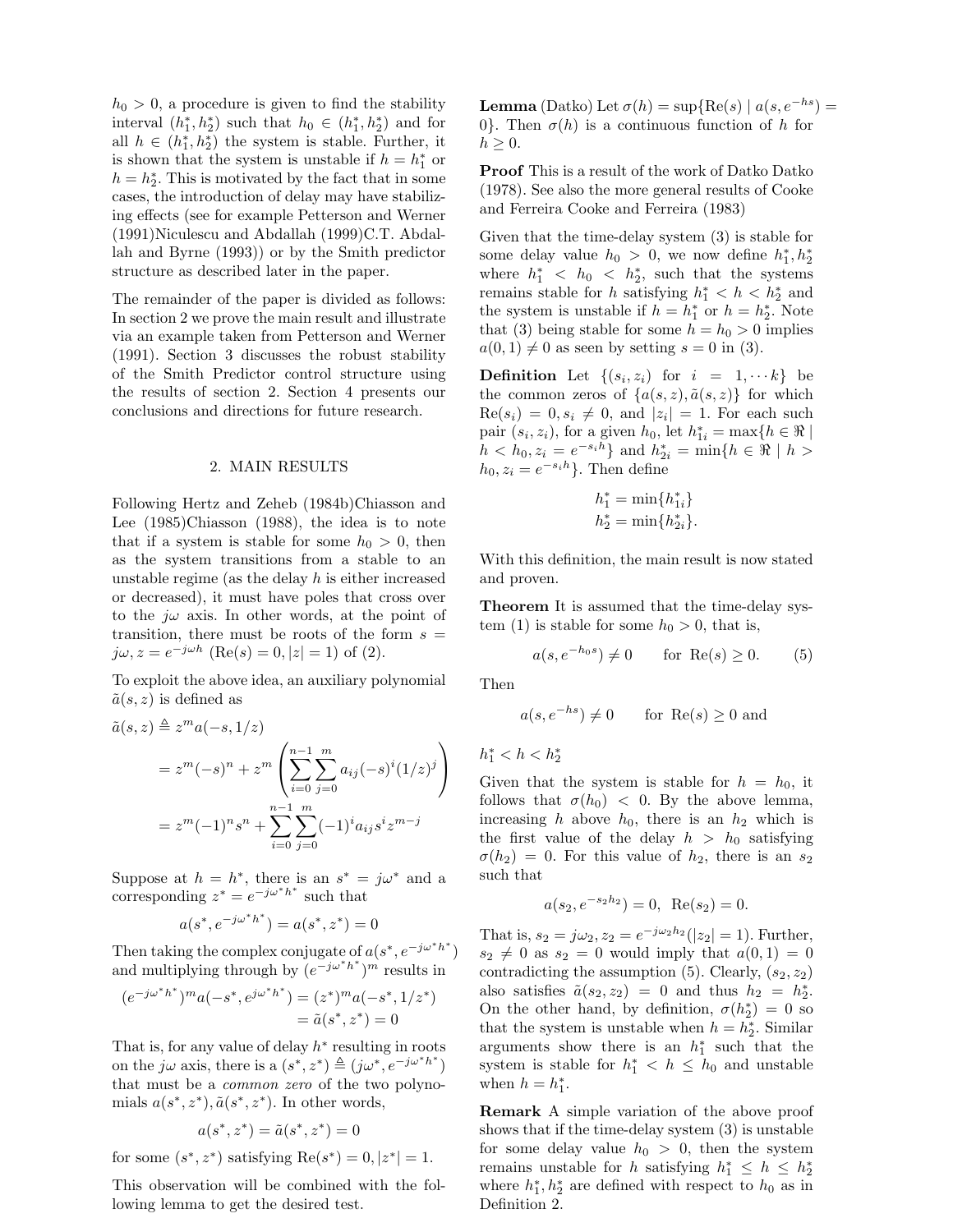Remark Consider the special case where the characteristic polynomial is of the form

$$
a(s, z) = a_0(s) + a_1(s)z
$$

Then

$$
\tilde{a}(s, z) = za_0(-s) + a_1(-s)
$$

and any common zero of  $\{a(s, z), \tilde{a}(s, z)\}\$  of the form  $(j\omega_0, z_0)$  satisfies

$$
a(j\omega_0, z_0) = a_0(j\omega_0) + a_1(j\omega_0)z_0 = 0
$$
  
\n
$$
\implies z_0 = -\frac{a_0(j\omega_0)}{a_1(j\omega_0)}
$$
  
\n
$$
\tilde{a}(j\omega_0, z_0) = z_0a_0(-j\omega_0) + a_1(-j\omega_0) = 0
$$
  
\n
$$
\implies z_0 = -\frac{a_1(-j\omega_0)}{a_0(-j\omega_0)}
$$

This implies  $a_0(j\omega_0)a_0(-j\omega_0) = a_1(j\omega_0)a_1(-j\omega_0)$ resulting in

$$
|z_0|^2 = z_0 \overline{z}_0 = \left(-\frac{a_0(j\omega_0)}{a_1(j\omega_0)}\right) \left(-\frac{a_0(-j\omega_0)}{a_1(-j\omega_0)}\right) = 1.
$$

That is, any common zero of  $\{a(s, z), \tilde{a}(s, z)\}\$ of  $\{a(s, z), \tilde{a}(s, z)\}\$  of the form  $(j\omega_0, z_0)$  must automatically satisfy  $|z_0|=1$ .

Example Consider the system given by

$$
G(s, e^{-hs}) = \frac{b(s, e^{-hs})}{a(s, e^{-hs})} = \frac{1 - e^{-hs}}{s + 1 - e^{-hs}}.
$$

Clearly  $a(s, e^{-hs})\big|_{s=0} = a(0, 1) = 0$  so that  $a(s, e^{-hs})$  is unstable independent of delay. However, the numerator of  $G(s, e^{-hs})$  also has a zero at  $s = 0$  so that

$$
G(0, 1) = \lim_{s \to 0} \frac{b(s, e^{-hs})}{a(s, e^{-hs})} = \lim_{s \to 0} \frac{1 - e^{-hs}}{s + 1 - e^{-hs}} = 1.
$$

Consequently,  $s = 0$  is not a pole of  $G(s)^2$ . Next, it is shown that  $c(s, e^{-hs}) \triangleq a(s, e^{-hs})/b(s, e^{-hs})$ has no zeros in the *open* right-half plane for  $h \geq 0$ . Proceeding, define

$$
c(s, z) = \frac{a(s, z)}{b(s, z)} = \frac{s + 1 - z}{1 - z}
$$
  
\n
$$
\tilde{c}(s, z) = zc(-s, 1/z) = \frac{z(-s + 1) - 1}{z - 1}.
$$

So if  $G(s, e^{-hs})$  has a zero in the rhp for some  $h > 0$  then there must be a pair  $(s^*, z^*) c(s^*, z^*) =$  $\tilde{c}(s^*, z^*) = 0$  with  $\text{Re}(s^*) = 0, |z^*| = 1$ . Eliminating s from  $c(s, z) = \tilde{c}(s, z) = 0$  shows that any such  $z^*$  must satisfy

$$
r(z) = 1 - z = 0.
$$

However,  $z = 1$  requires  $s = 0$  and the pair  $(0, 1)$ is not a zero  $G(s, e^{-hs})$ . Consequently,  $G(s, e^{-hs})$ is stable independent of delay.

Theorem Any linear time-invariant finite-dimensional (i.e., delay free) which is both controllable and

observable can be stabilized by delayed output feedback.

Proof For ease of presentation, consider the SISO case.

$$
\frac{dx}{dt} = Ax + bu
$$

$$
y = cx
$$

As  $(A, b)$  is controllable, there is a  $k \in \mathbb{R}^n$  such that  $A - bk^T$  is stable. The expression

$$
\begin{bmatrix} y \\ \dot{y} \\ \ddot{y} \\ \vdots \\ y^{(n-1)} \end{bmatrix} = \begin{bmatrix} c \\ cA \\ cA^2 \\ \vdots \\ cA^{n-1} \end{bmatrix} x
$$

$$
+ \begin{bmatrix} 0 \\ \vdots \\ cAbu + cbi \\ \vdots \\ cA^{n-1}bu + cA^{n-1}bi + \dots + cbu^{(n-1)} \end{bmatrix}
$$

can be solved for  $x$  so that the state feedback may be written as

$$
u = -k^{T}x = -k^{T}\begin{bmatrix} c \\ cA \\ \vdots \\ cA^{n-1} \end{bmatrix}^{-1} \times
$$

$$
\begin{pmatrix} y \\ \vdots \\ y^{(n-1)} \end{pmatrix} - \begin{bmatrix} 0 \\ cbu \\ cbu \\ cAbu + cbu \\ \vdots \\ cA^{n-1}bu + \dots + cbu^{(n-1)} \end{bmatrix}.
$$

the system is stable (the observability hypothesis implies the invertibility of the given matrix). Now

$$
\dot{y} = \lim_{h \to 0} \frac{y(t) - y(t - h)}{h}
$$
\n
$$
\ddot{y} = \lim_{h \to 0} \frac{\dot{y}(t) - \dot{y}(t - h)}{h}
$$
\n
$$
= \lim_{h \to 0} \frac{y(t) - 2y(t - h) + y(t - 2h)}{h^2}
$$
\netc

Modify the controller by replacing the derivatives by their finite differences to get

<sup>2</sup> Such pole-zero cancellations for time-delay systems were pointed out to the first author by Mark Spong.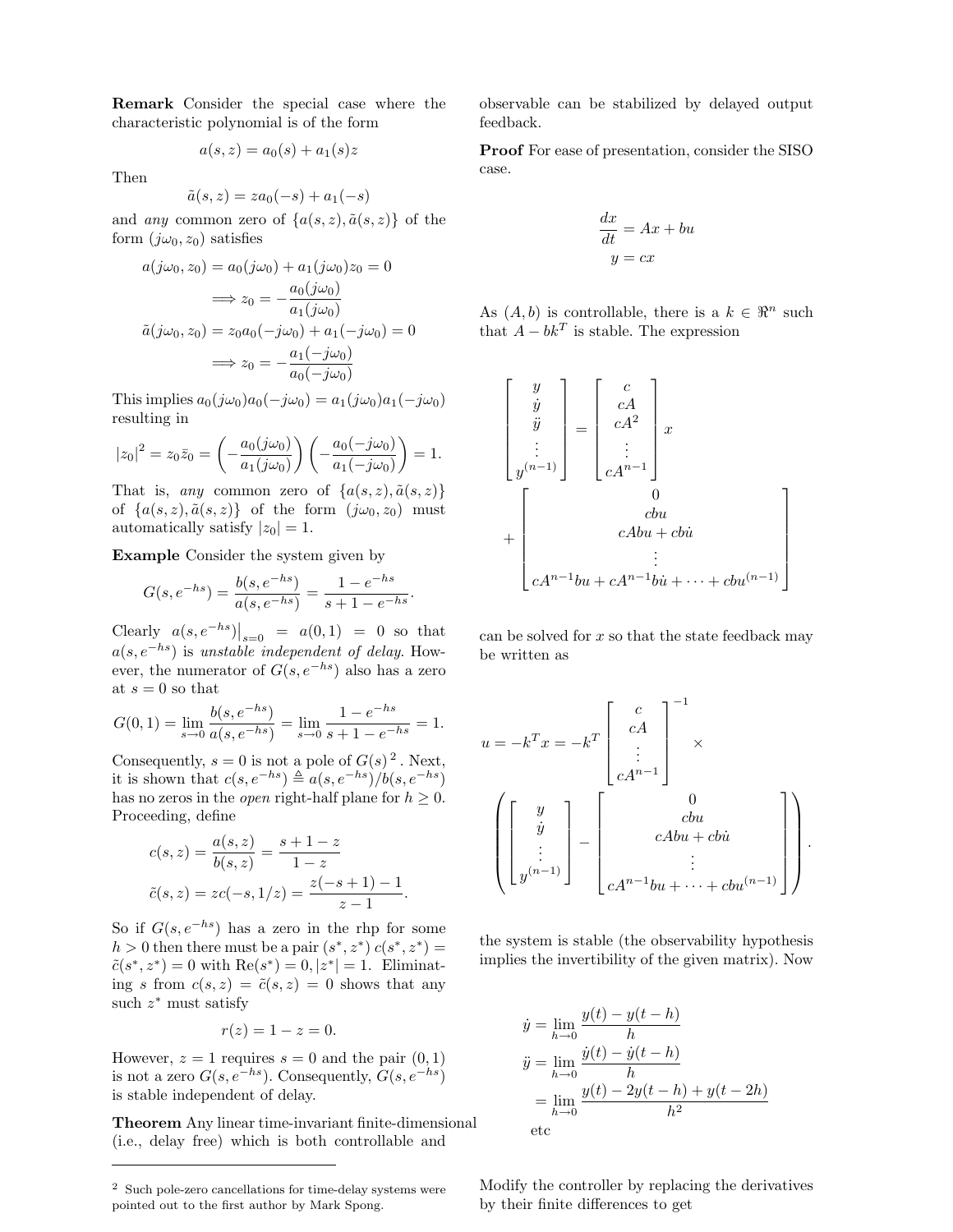$$
u \triangleq
$$

$$
- kT \begin{bmatrix} c \\ cA \\ cA^2 \\ \vdots \\ cA^{n-1} \end{bmatrix}^{-1} \left( \begin{bmatrix} y(t) \\ y(t) - y(t-h) \\ y(t) - 2y(t-h) + y(t-2h) \\ h^2 \\ \vdots \\ h^2 \end{bmatrix} \right)
$$

$$
- \begin{bmatrix} 0 \\ cbu(t) \\ \vdots \\ cabu(t) + cb\frac{u(t) - u(t-h)}{h} \\ \vdots \\ h \end{bmatrix} \right)
$$

The closed-loop transfer function has the form

$$
G(s, e^{-hs})
$$

where  $G(s, 1) = \lim_{s\to 0} G(s, e^{-hs})$  is stable by construction. Consequently, as  $h$  is increased from 0, there is a first  $h^* > 0$  such that  $G(s, e^{-hs})$  has poles on the  $j\omega$  axis. So, for any  $0 < h < h^*$ , the system is stabilizable by output feedback. In practice, one would hope to find an h large enough such that the finite differences do not amplify the noise and also small enough so that the relative stability of the system is acceptable (i.e., the poles are far enough in the lhp.).

#### 2.1 Stabilization by Delayed Output Feedback



Fig. 1. Feedback stabilization of oscillatory systems.

Figure 1 shows a feedback system (from Petterson and Werner (1991)Niculescu and Abdallah (1999) Nicolescu (2001)) whose open-loop transfer function is  $G_0(s) = 1/(s^2 + \alpha^2)$ . It follows from theorem 2 that this system is stabilizable by output feedback. However, to compare with the results in Petterson and Werner (1991)Niculescu and Abdallah (1999), the compensator is chosen to be the positive feedback  $G_c(s) = Ke^{-hs}$ ,  $K > 0$ resulting in the closed-loop transfer function

$$
G_{CL}(s) = \frac{Ke^{-hs}}{s^2 + \alpha^2 - Ke^{-hs}}.
$$

The interest here is to study the stability of this system, that is, the roots of the closed-loop characteristic polynomial  $a(s, e^{-hs}) \triangleq s^2 + \alpha^2$  –  $Ke^{-hs}$ .

Case 1.  $0 < K < \alpha^2$ .

This system is clearly unstable for  $h = 0$  having poles on the  $j\omega$  axis at  $\pm j\sqrt{\alpha^2 - K}$ . The polynomials  $a(s, z)$ ,  $\tilde{a}(s, z)$  are given by

 $\overline{a}$  $\mathbf{I}$  $\mathbf{I}$  $\mathbf{I}$  $\mathbf{I}$  $\mathbf{I}$  $\mathbf{I}$  $\mathbf{I}$  $\mathbf{I}$  $\overline{1}$ 

$$
a(s, z) \triangleq s^2 + \alpha^2 - Kz
$$
  
 
$$
\tilde{a}(s, z) \triangleq z (s^2 + \alpha^2 - K/z) = zs^2 + z\alpha^2 - K.
$$

Eliminating  $s^2$  gives  $z^2K - K = 0$  or  $z = \pm 1$ . The four common zeros are therefore

$$
\{(s_k, z_k) | a(s_k, z_k) = \tilde{a}(s_k, z_k) = 0\} = \left\{ (\pm j\sqrt{(\alpha^2 - K)}, 1), (\pm j\sqrt{(\alpha^2 + K)}, -1) \right\}.
$$

Solving for the delay values corresponding to these common zeros results in<br>  $1 - e^{-hj\sqrt{(\alpha^2 - K)}}$ 

$$
1 = e^{-h_j \sqrt{(\alpha^2 - K)}}
$$
  
\n
$$
\implies h = h_{1m} = \frac{m2\pi}{\sqrt{(\alpha^2 - K)}}
$$
,  $m = 0, 1, 2, ...$   
\n
$$
-1 = e^{-h_j \sqrt{(\alpha^2 + K)}}
$$
  
\n
$$
\implies h = h_{2n} = \frac{(2n + 1)\pi}{\sqrt{(\alpha^2 + K)}}
$$
,  $n = 0, 1, 2, ...$ 

The set of delays  $\{h_{1m}, h_{2n} \mid m = 0, 1, 2, ... \ n =$  $0, 1, 2, \ldots$  can be arranged in increasing order. The above theorem implies that for all delay values between any two adjacent delays in this set, the system is either stable or unstable. Of course, for  $h \in \{h_{1m}, h_{2n} \mid m = 0, 1, 2, \dots n = 0, 1, 2, \dots\},\$ the system is unstable having poles on the  $i\omega$  axis. According to Theorem ??, to determine whether a particular interval corresponds to the system being stable requires finding a specific  $h$  in the interval for which the system is stable for this delay value. To do so, consider the first two values of h, that is,  $m = 0$  and  $n = 0$  resulting in of *h*, that is,  $m = 0$  and  $n = 0$  resulting in<br>  $h = 0$  and  $h = \pi/\sqrt{(\alpha^2 + K)}$ . For *h* small,  $a(s, e^{-hs}) \triangleq s^2 + \alpha^2 - Ke^{-hs} \approx s^2 + \alpha^2 K(1 - hs) = s^2 + Khs + \alpha^2 - K$ . As  $\alpha^2 < K$ in this case, it follows that  $a(s, e^{-hs})$  is stable for  $h > 0$  small enough. Consequently, by the above theorem, the system is stable for all  $h$ above theorem, the system is stable for all has satisfying  $0 < h < h_{20} = \pi/\sqrt{(\alpha^2 + K)}$ . For  $h < h_{20}$  the system is stable while for  $h = h_{20}$  $h < h_{20}$  the system is stable while for  $h = h_{20}$ <br>there are two poles  $(s_0 = \pm j\sqrt{(\alpha^2 + K)})$  on the  $j\omega$  axis. Consequently, for  $h = h_{20}$  there can be no poles in the *open* right-half plane. Using this information, one can conclude that next interval, information, one can conclude<br>i.e.,  $h_{20} < h < \min \left\{ \frac{2\pi}{\sqrt{1-\lambda^2}} \right\}$  $\frac{2\pi}{(\alpha^2-K)}, \frac{3\pi}{\sqrt{(\alpha^2-K)}}$  $(\alpha^2+K)$ 3 is

<sup>3</sup> A straightforward calculation shows

$$
\min\left\{\frac{2\pi}{\sqrt{(\alpha^2 - K)}}, \frac{3\pi}{\sqrt{(\alpha^2 + K)}}\right\}
$$

$$
= \frac{2\pi}{\sqrt{(\alpha^2 - K)}} \text{ for } 0 < K < \frac{5}{13}\alpha^2
$$

$$
= \frac{3\pi}{\sqrt{(\alpha^2 + K)}} \text{ for } \frac{5}{13}\alpha^2 < K < \alpha^2
$$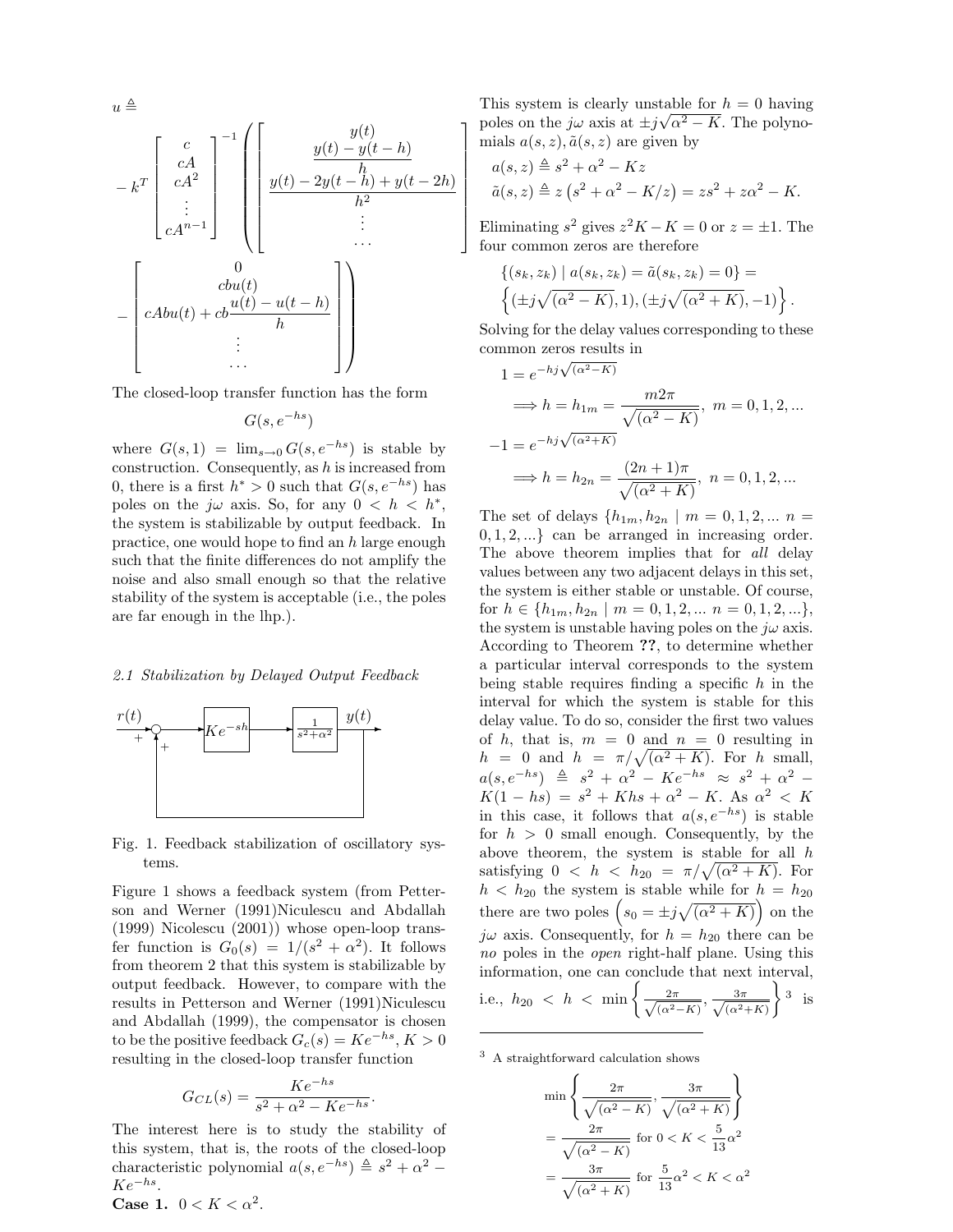unstable. To do so,  $a(s, e^{-hs})$  is first expanded around the delay value  $h_{20}$  to get

$$
a(s, e^{-hs}) \triangleq s^2 + \alpha^2 - Ke^{-(h_{20} + \Delta h)s}
$$

$$
\approx s^2 + \alpha^2 - Ke^{-h_{20}s} (1 - (\Delta h)s)
$$

where  $\Delta h \triangleq h - h_{20}$  is small. Next s is expanded about the corresponding  $s_0$  on the  $j\omega$  axis, that is,  $s_0 = \pm j\sqrt{(\alpha^2 + K)}$ . Carrying out this Taylors series expansion and dropping terms of second order or higher in  $\Delta h, \Delta s$  gives

$$
a(s_0 + \Delta s, e^{-(h_{20} + \Delta h)(s_0 + \Delta s)})
$$
  
\n
$$
\stackrel{\triangle}{=} (s_0 + \Delta s)^2 + \alpha^2 - Ke^{-(h_{20} + \Delta h)(s_0 + \Delta s)}
$$
  
\n
$$
\approx (2s_0 + Kh_0e^{-h_{20}s_0})\Delta s + K(\Delta h)e^{-h_{20}s_0}s_0
$$
  
\n
$$
+ s_0^2 + \alpha^2 - Ke^{-h_{20}s_0}
$$

Using the fact that  $s_0^2 = -$ ¡  $\alpha^2 + K$ and  $e^{-h_{20}s_0} = -1$ , this reduces to

$$
a(s_0 + \Delta s, e^{-(h_{20} + \Delta h)(s_0 + \Delta s)})
$$
  
\n
$$
\approx (2s_0 - Kh_{20}) \Delta s - K(\Delta h)s_0
$$
 (6)

and is valid to first order in  $\Delta h, \Delta s$ . Setting equation (6) to zero and solving for  $\Delta s$ , results in

$$
\Delta s \approx \frac{K(\Delta h)s_0}{(2s_0 - Kh_{20})} = \frac{K(\Delta h)s_0}{2s_0 - Kh_0} \frac{2\bar{s}_0 - Kh_{20}}{2s_0 - Kh_{20}}
$$

$$
= \frac{K(\Delta h)}{4|s_0|^2 + (Kh_{20})^2} \left(2|s_0|^2 - Kh_{20}s_0\right)
$$

$$
\text{Re}(\Delta s) \approx \frac{2|s_0|^2 K(\Delta h)}{4|s_0|^2 + (Kh_{20})^2} > 0 \text{ for } \Delta h > 0
$$

As pointed out above, for this particular system, there are no poles in the open right-half plane for  $h = h_{20}$ . As h is increased slightly from  $h_{20}$ , the analysis shows that the poles at  $s_0 = \pm j\sqrt{(\alpha^2 + K)}$  migrate to the right-half plane since  $\text{Re}(\Delta s) > 0$ . As the system is unstable for  $h = h_{20} + \Delta h$ , with  $\Delta h > 0$  and small, theorem  $\overline{?}$ ? implies the system is unstable for theorem  $\ell$ : implies the  $h_{20} < h < \min \left\{ \frac{2\pi}{\sqrt{1-\ell}} \right\}$  $\frac{2\pi}{(\alpha^2-K)}, \frac{3\pi}{\sqrt{(\alpha^2-K)}}$  $\frac{3\pi}{(\alpha^2+K)}$ . These results are consistent with those given in Petterson and Werner (1991)Niculescu and Abdallah (1999).

Case 2. 
$$
K > \alpha^2
$$

This system is clearly unstable for  $h = 0$  having This system is clearly unstable for  $n = 0$  having<br>poles at  $\sqrt{K - \alpha^2}, -\sqrt{K - \alpha^2}$ . The polynomials  $a(s, z), \tilde{a}(s, z)$  are given by

$$
a(s, z) \triangleq s^2 + \alpha^2 - Kz
$$
  
 
$$
\tilde{a}(s, z) \triangleq z (s^2 + \alpha^2 - K/z) = zs^2 + z\alpha^2 - K.
$$

Eliminating  $s^2$  gives  $z^2K - K = 0$  or  $z = \pm 1$ . The four common zeros are therefore

$$
\{(s_k, z_k) | a(s_k, z_k) = \tilde{a}(s_k, z_k) = 0\}
$$
  
= 
$$
\{( \pm \sqrt{(K - \alpha^2)}, 1), (\pm j\sqrt{(\alpha^2 + K)}, -1) \}.
$$

According to Definition 2, only the common zeros  $(s_k, z_k)$  for which  $\text{Re}(s_i) = 0, s_i \neq 0$ , and  $|z_i| =$ 1 are considered. Solving for the delay values corresponding to these particular common zeros results in

$$
-1 = e^{-hj\sqrt{(\alpha^2 + K)}}
$$
  
\n
$$
\implies h = h_{2n} = \frac{(2n+1)\pi}{\sqrt{(\alpha^2 + K)}}
$$
,  $n = 0, 1, 2, ...$ 

By the continuity property given in lemma 2, it follows that  $\sigma(h) > 0$  for h small enough and, consequently, the system must be unstable for consequently, the system must be unstable for<br>  $0 < h < \pi/\sqrt{(\alpha^2 + K)}$ . In the next interval,  $\pi/\sqrt{(\alpha^2 + K)} < h < 3\pi/\sqrt{(\alpha^2 + K)}$  nothing can be concluded based on theorem ??. Although the system has poles on the  $j\omega$  axis for  $h_{20}$  = the system has poles on the  $j\omega$  axis for  $h_{20} = \pi/\sqrt{(\alpha^2 + K)}$ , a perturbation analysis cannot be used to test stability there. This is because it cannot be assumed that the system has no other poles in the open right-half plane since the system is unstable for  $h < h_{20}$ .

Example Petterson and Werner (1991)Niculescu and Abdallah (1999) Here the previous system is reconsidered from the point of view of theorem 2. The open-loop system is still  $G_0(s) = 1/(s^2 + \alpha^2)$ with a statespace realization given by

$$
\frac{dx}{dt} = \begin{bmatrix} 0 & 1 \\ \omega^2 & 0 \end{bmatrix} x + \begin{bmatrix} 0 \\ 1 \end{bmatrix} u
$$

$$
y = c \begin{bmatrix} 1 & 0 \end{bmatrix} x.
$$

Following theorem 2, the control is chosen as

$$
u \triangleq -\left[k_1 \ k_0\right] \left[\begin{array}{c} c \\ cA \end{array}\right]^{-1} \left[\begin{array}{c} y(t) \\ y(t) - y(t-h) \\ h \end{array}\right] + r
$$

resulting in the closed-loop transfer function

$$
\frac{Y(s, e^{-hs})}{R(s, e^{-hs})} = \frac{1}{s^2 + \omega^2 + k_0 + \frac{k_1}{h} (1 - e^{-sh})}
$$

$$
= \frac{1}{a(s, e^{-hs})}
$$

Choosing  $k_0 = a_0 - \omega^2$ ,  $k_1 = a_1$  results in

$$
a(s,1) = \lim_{h \to 0} a(s, e^{-hs}) = s^2 + a_1 s + a_0
$$

which is stable for  $a_0 > 0, a_1 > 0$ . Now rewrite  $a(s, e^{-sh}) = s^2 + \alpha^2 - Ke^{-sh}$  where  $\alpha^2 = \omega^2 + k_0 + \alpha^2$  $k_1/h = a_0 + k_1/h, K = k_1/h$ . (Note that  $K < \alpha^2$ ) ). The polynomials  $a(s, z)$ ,  $\tilde{a}(s, z)$  are given by

$$
a(s, z) \triangleq s^2 + \alpha^2 - Kz
$$
  
 
$$
\tilde{a}(s, z) \triangleq z (s^2 + \alpha^2 - K/z) = zs^2 + z\alpha^2 - K.
$$

The system is stable for  $h = 0$  and, as h is increased, there is a first value  $h^*$  for which  $a(s, e^{-h^*s})$  has roots on the imaginary axis. This means that when  $h = h^*$  the polynomials  $a(s, z)$ and  $\tilde{a}(s, z)$  must have a common zero  $(s^*, z^*)$ satisfying  $\text{Re}(s^*) = 0, |z^*| = 1$ . To find the common zeros,  $s^2$  is eliminated giving  $z^2K$  –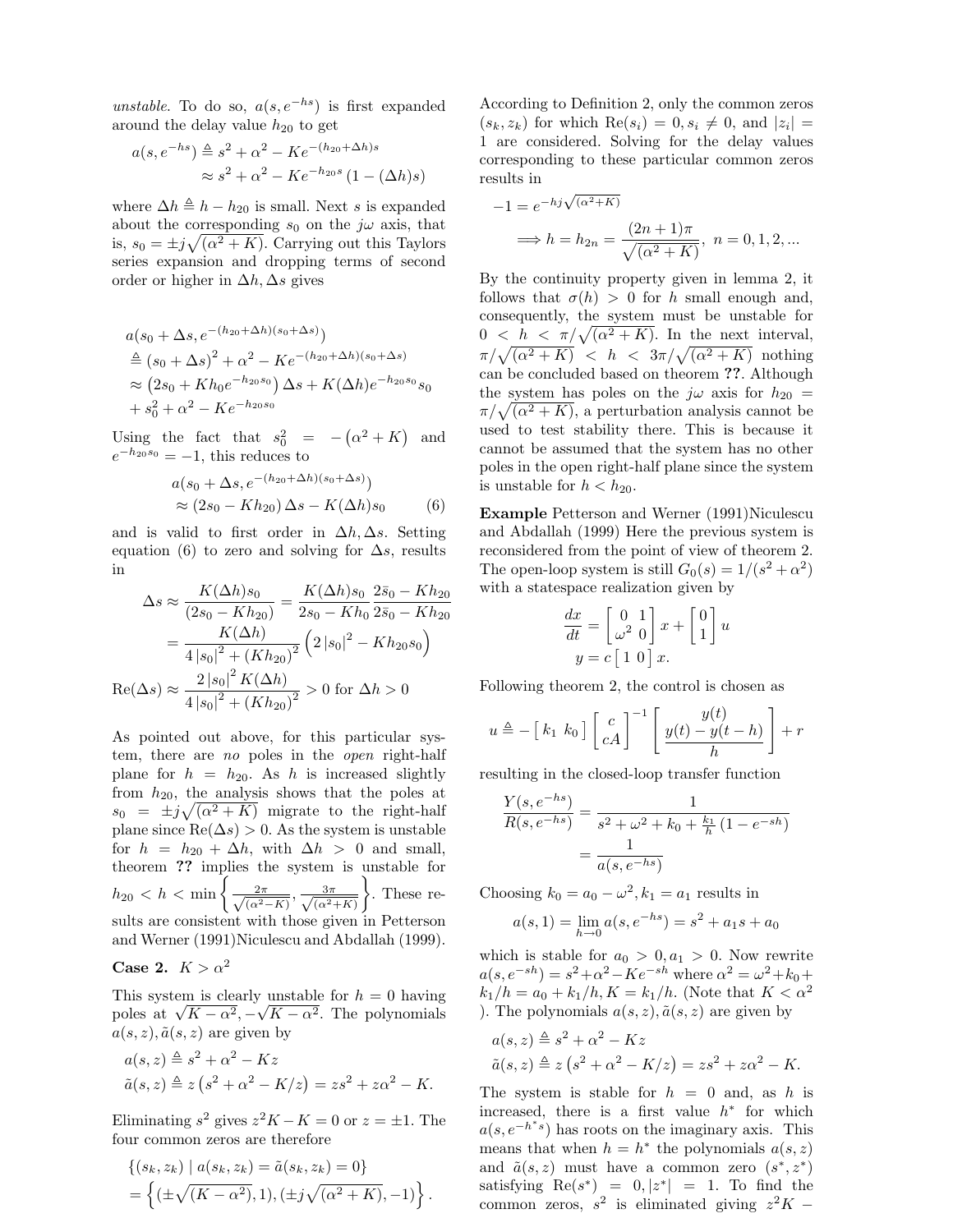$K = 0$  or  $z = \pm 1$ . The four common zeros are therefore

$$
\{(s_k, z_k) | a(s_k, z_k) = \tilde{a}(s_k, z_k) = 0\}
$$
  
= 
$$
\{( \pm j \sqrt{(\alpha^2 - K)}, 1), (\pm j \sqrt{(\alpha^2 + K)}, -1) \}
$$
  
= 
$$
\{( \pm j \sqrt{a_0}, 1), (\pm j \sqrt{a_0 + 2a_1/h}, -1) \}.
$$

Solving for the delay values corresponding to these common zeros results in

$$
1 = e^{-hj\sqrt{(\alpha^2 - K)}}
$$
  
\n
$$
\implies h = h_{1m} = \frac{m2\pi}{\sqrt{(\alpha^2 - K)}}
$$
,  $m = 0, 1, 2, ...$   
\n
$$
-1 = e^{-hj\sqrt{(\alpha^2 + K)}}
$$
  
\n
$$
\implies h = h_{2n} = \frac{(2n+1)\pi}{\sqrt{(\alpha^2 + K)}}
$$
,  $n = 0, 1, 2, ...$ 

The delay  $h_{10} = 0$  is eliminated since it has already been shown the system is stable for  $h =$ 0. Consequently, the first value of  $h$  correponding to roots on the imaginary axis is  $h_{20}$  = ing to roots on the imaginary axis is  $\pi/\sqrt{a_0+2k_1/h}$ . The system is stable for

$$
0 \le h < \frac{\pi}{\sqrt{a_0 + 2a_1/h}}
$$
\nor

\n
$$
0 \le h < \frac{-a_1 + \sqrt{a_1^2 + \pi^2 a_0}}{a_0}
$$

Setting  $a_0 = r^2, a_1 = 2r$  places the closed-loop poles at  $-r$  when  $h = 0$ . The above bounds on poies at  $-r$  when  $n = 0$ . The above bounds on<br>the delay become  $0 \le h < (-2 + \sqrt{4 + \pi^2})/r =$  $1.724/r$ . Consequently, this indicates that the further these poles are placed in the lhp, the smaller the range of stability in the delay  $h$ .

#### 3. ROBUST STABILITY OF THE SMITH PREDICTOR

The Smith Predictor control structure shown in Figure 2 provides a methodology to stabilize a time-delay system that has a pure process delay in the open-loop plant (Power and Simpson (1978), p.230).



Fig. 2. The Smith-predictor feedback system.

Here the open-loop system is  $G_0(s)e^{-sh_0}$  and application of the feedback  $H(s) = G_0(s)[1-e^{-hs}]$  with  $h = h_0$  results in the closed-loop system transfer function

$$
\frac{G_c(s)G_0(s)}{1+G_c(s)G_0(s)}e^{-sh_0}.\tag{7}
$$



Fig. 3. The equivalent closed-loop system when  $h = h_0$ .

Thus, if the delay  $h_0$  is known precisely, the feedback structure shown in Figure 3 shows that it is sufficient to stabilize the *delay-free* system  $G_0(s)$ using the compensator  $G_c(s)$ . However, if the delay h is uncertain, then the perfect cancellation of the Smith predictor structure does not materialize. Instead, the closed-loop transfer function is given by

$$
\frac{G_c(s)G_0(s)}{1 + G_c(s)G_0(s)\left[1 - (e^{-sh_0} - e^{-sh})\right]}e^{-sh_0}.\tag{8}
$$

With  $G_c(s)G_0(s) = n(s)/d(s)$ , the characteristic equation of (8) may be written as

$$
a(s, e^{-h_0 s}, e^{-h s}) \triangleq a_0(s) + a_1(s) \left[ e^{-sh_0} - e^{-sh} \right] \tag{9}
$$

where  $a_0(s) = n(s) + d(s), a_1(s) = -n(s)$ . Here the delays  $h_0$ , h are noncommensurate in general. By design, the compensator  $G_c(s)$  is chosen so that (9) (or equivalently (7)) is stable for  $h = h_0$ , that is,  $a_0(s)$  is stable. The interest here is to determine the range of values of h about  $h_0$  for which (9) is stable. As h is increased (or decreased) in value from  $h_0$ , there is a first value  $h^*$  for which the roots of (9) are on the  $j\omega$  axis, that is,

$$
a(s, e^{-h_0 s}, e^{-h^* s}) \triangleq a_0(s) + a_1(s) \left( e^{-sh_0} - e^{-sh^*} \right)
$$
  
= 0 (10)

for some  $s^* = j\omega^*$ . To exploit this idea set  $z_0 =$  $e^{-sh_0}, z = e^{-sh}$  and define

$$
a(s, z_0, z) = a_0(s) + a_1(s) (z_0 - z)
$$
  
\n
$$
\tilde{a}(s, z_0, z) = z_0 z a(-s, 1/z_0, 1/z)
$$
  
\n
$$
= z_0 z [a_0(-s) + a_1(-s) (1/z_0 - 1/z)]
$$
  
\n
$$
= z_0 z a_0(-s) + a_1(-s) (z - z_0).
$$

Equation (10) implies that for  $h = h^*$ , the polynomials  $\{a(s, z_0, z), \tilde{a}(s, z_0, z)\}\$  must have a common zero  $(s^*, z_0^*, z^*)$  satisfying  $Re(s^*) = 0, |z_0^*| =$  $1, |z^*| = 1.$ 

Solving  $a(s, z_0, z) = 0$  for  $z_0$  gives

$$
z_0 = z - \frac{a_0(s)}{a_1(s)}\tag{11}
$$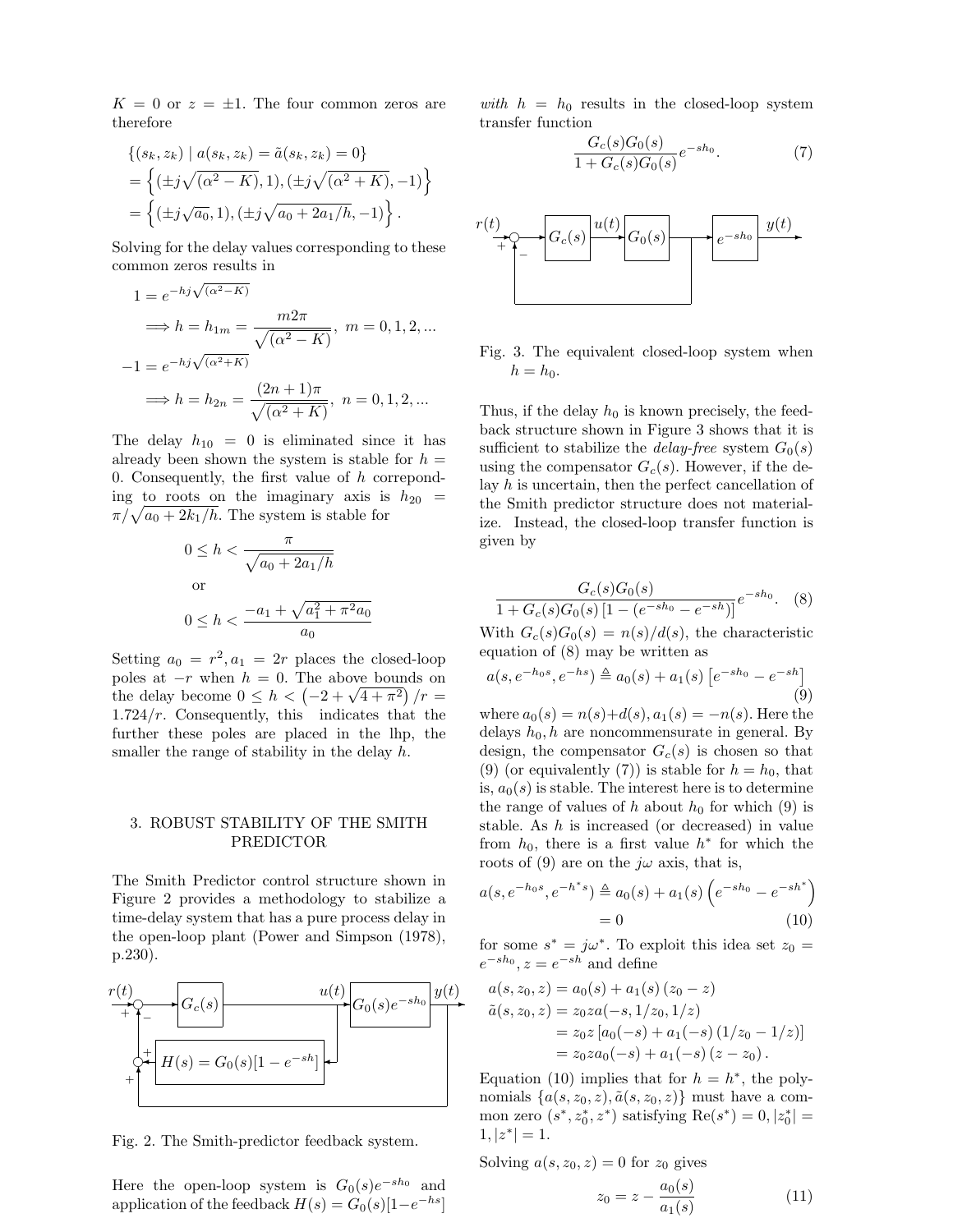and substituting this into  $\tilde{a}(s, z_0, z)$  results in

$$
\tilde{a}(s, z - \frac{a_0(s)}{a_1(s)}, z)
$$
\n
$$
= \frac{1}{a_1(s)} (z^2 a_0(-s) a_1(s) - a_0(s) a_0(-s) z + a_1(-s) a_0(s))
$$
\n
$$
= \frac{a_0(s) a_0(-s)}{a_1(s)} \left( z^2 \frac{a_1(s)}{a_0(s)} - z + \frac{a_1(-s)}{a_0(-s)} \right).
$$
 for

As  $a_0(s)$  is stable by design,  $a_0(s)$  and  $a_0(-s)$  are not zero on the  $j\omega$  axis. Further, if  $a_1(s)$  has a root on the  $j\omega$  axis, then this root cannot correspond to a root of  $a(s, z_0, z) = a_0(s) + a_1(s) (z_0 - z) = 0$ as this would obviously imply  $a_0(s)$  has a root on  $j\omega$  axis.

The problem now is to find the roots of

$$
z^{2} \frac{a_{1}(s)}{a_{0}(s)} - z + \frac{a_{1}(-s)}{a_{0}(-s)} = 0.
$$
 (12)

for  $\text{Re}(s^*) = 0, |z^*| = 1.$ 

Solving  $(12)$  for z gives

$$
z = \frac{1 \pm \sqrt{1 - 4 \frac{a_1(s)}{a_0(s)} \frac{a_1(-s)}{a_0(-s)}}}{2 \frac{a_1(s)}{a_0(s)}}\tag{13}
$$

and substituting this into (11) gives

$$
z_0 = \frac{-1 \pm \sqrt{1 - 4 \frac{a_1(s)}{a_0(s)} \frac{a_1(-s)}{a_0(-s)}}}{2 \frac{a_1(s)}{a_0(s)}}
$$
(14)

**Lemma** For those values of  $\omega$  for which  $|a_1(j\omega)/a_0(j\omega)|$ 1/2, equation (12) with  $z = e^{-h j \omega}$  cannot be zero for any  $h$ .

**Proof** With  $z = e^{-h j \omega}$  and  $\frac{a_1(j\omega)}{a_0(j\omega)} =$  $\frac{a_1(j\omega)}{a_2(j\omega)}$  $a_0(j\omega)$  $e^{j\angle \frac{a_1(j\omega)}{a_0(j\omega)}},$ equation (12) can be rewritten as

$$
e^{-h j\omega} \frac{a_1(j\omega)}{a_0(j\omega)} - 1 + e^{h j\omega} \frac{a_1(-j\omega)}{a_0(-j\omega)} = 0
$$
  
or  

$$
2 \left| \frac{a_1(j\omega)}{a_0(j\omega)} \right| \cos \left( h\omega + \angle \frac{a_1(j\omega)}{a_0(j\omega)} \right) = 1.
$$

Consequently, for those values of  $\omega$  for which  $|a_1(j\omega)/a_0(j\omega)| < 1/2$ , there can be no roots of (12) on the  $j\omega$  axis.

**Corollary** If for all  $\omega$ ,  $|a_1(j\omega)/a_0(j\omega)| < 1/2$ , then the system (9) is stable independent of the delay value h.

Proof Follows directly from lemma 3.

#### 3.1 Stability test

This lemma shows that one need only consider  $(14)(19)$  for  $|a_1(j\omega)/a_0(j\omega)| > 1/2$ . Then, with  $h_0$  the fixed nominal value of the delay and  $z_0 =$ 

 $e^{-jh_0\omega}, s = j\omega$ , one solves (14) for  $\omega \in {\omega :$  $|a_1(j\omega)/a_0(j\omega)| > 1/2$ . That is, solve

$$
e^{-jh_0\omega} = \frac{-1 \pm j\sqrt{4\left|\frac{a_1(j\omega)}{a_0(j\omega)}\right|^2 - 1}}{2\frac{a_1(j\omega)}{a_0(j\omega)}},\qquad(15)
$$

for  $\omega_i \in {\omega : [a_1(j\omega)/a_0(j\omega)] > 1/2}$ . With  $z_1 = e^{-j\hbar\omega}, s = j\omega$  in (19), each of the solutions  $\omega_i$  of (15) are then substituted into

$$
e^{-jh\omega} = \frac{1 \pm j\sqrt{4\left|\frac{a_1(j\omega)}{a_0(j\omega)}\right|^2 - 1}}{2\frac{a_1(j\omega)}{a_0(j\omega)}}\tag{16}
$$

and solved for the corresponding  $h_{ik}$ ,  $k = 1, 2, ...$ Then for each  $i$ , one selects the  $h_{ik_1}$  that is closest and less than  $h_0$  and the  $h_{ik_2}$  that is closest and greater than  $h_0$ . Finally,  $h_1^* = \max_i \{h_{ik_1}\}, h_2^* =$  $\min_i\{h_{ik_2}\}.$ 

**Example** Let the system model be  $G_0(s) = 1/s$ and the controller  $G_c(s) = K > 0$  in Figure 2. The closed-loop characteristic polynomial is 2. The closed-loop characteristic polynomial is<br>  $a(s, e^{-h_0 s}, e^{-h s}) = s + K + K(e^{-h_0 s} - e^{-h s}).$ Here  $a_0(s) = s + K, a_1(s) = K$  resulting in  $a_1(j\omega)/a_0(j\omega) = K/(j\omega + K)$ . Substituting into equation (15) results

$$
e^{-jh_0 \omega} = \frac{-1 \pm j\sqrt{4\frac{K^2}{\omega^2 + K^2} - 1}}{2K/(j\omega + K)}
$$
  

$$
= -\frac{1}{2} \pm \frac{\omega}{2K} \sqrt{4\frac{K^2}{\omega^2 + K^2} - 1}
$$
  

$$
+ j\left(-\frac{\omega}{2K} \pm \frac{1}{2} \sqrt{4\frac{K^2}{\omega^2 + K^2} - 1}\right)
$$
  

$$
= e^{j\gamma(\omega)}
$$

With  $h_0 = .25, K = .1$ , this can be solved numerically by finding the roots of  $r(\omega) \triangleq -h_0\omega$  $\gamma_i(\omega) = 0$  for  $i = 1, 2$ . It turns out that  $r(\omega)$  has no roots so this system is stable for all  $h \geq 0$ .

Example Consider a variation of the previous example where  $a(s, e^{-h_0 s}, e^{-h s}) = s + K$ example where  $a(s, e^{-\kappa s}, e^{-\kappa s}) = s + K - K$ <br> $K(e^{-\kappa s} - e^{-\kappa s})$  with  $K > 0$ . Here  $a_0(s) = s + K$  $K, a_1(s) = -K$  resulting in  $a_1(j\omega)/a_0(j\omega)$  =  $-K/(j\omega + K)$ . Substituting into equation (15) results in

$$
e^{-jh_0\omega} = \frac{-1 \pm j\sqrt{4\frac{K^2}{\omega^2 + K^2} - 1}}{-2K/(j\omega + K)}
$$
  
=  $\frac{1}{2} \pm \frac{\omega}{2K} \sqrt{4\frac{K^2}{\omega^2 + K^2} - 1}$   
+  $j\left(\frac{\omega}{2K} \mp \frac{1}{2} \sqrt{4\frac{K^2}{\omega^2 + K^2} - 1}\right)$   
=  $e^{j\gamma_i(\omega)}, i = 1, 2$ 

With  $h_0 = .25, K = .1$ , this can be solved numerically by finding the roots of  $r(\omega) \triangleq -h_0\omega$  $\gamma_i(\omega) = 0$  for  $i = 1, 2$ . Doing so results in the single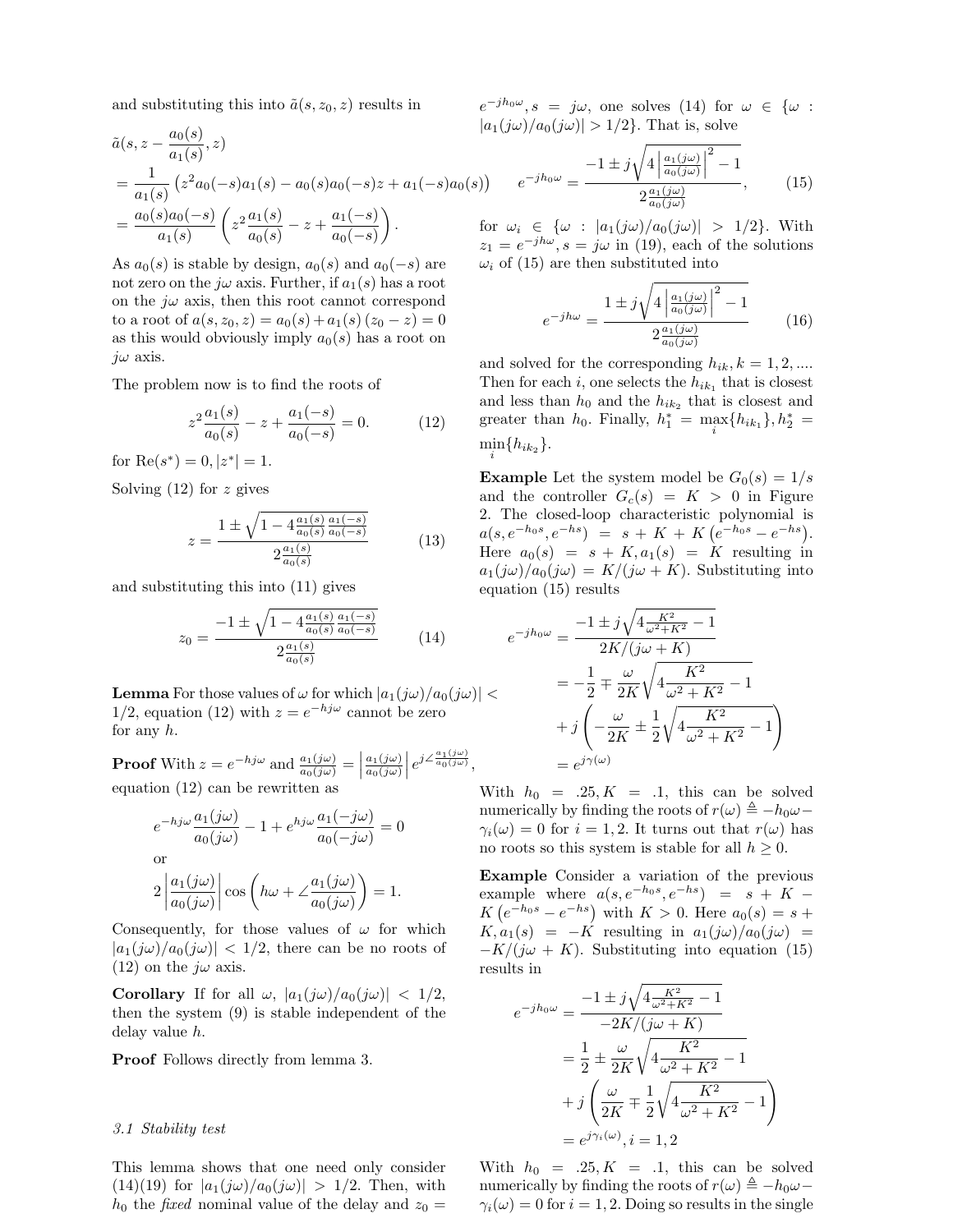root  $\omega = .0976$  giving  $z_0 = e^{-jh_0\omega}$   $|_{\omega = .0976}$ 0.9997−0.024398j. Substituting this into (16) (or using equation (11)) gives  $z = -0.00029767 1.0003975789j$ . Finally, h is obtained from solving

$$
e^{-h j \omega} \mid_{\omega = .0976} = -0.00029767 - 1.0003975789j
$$

giving  $h = h_2^* = 16.1$  seconds. That is, for  $0 \le$  $h < 16.1$  it follows

$$
a(s, e^{-h_0 s}, e^{-h s}) \neq 0 \text{ for } \text{Re}(s) \geq 0
$$

and

$$
a(s, e^{-h_0 s}, e^{-h_2^* s}) = 0
$$
 for some  $s = j\omega$ .

#### 4. NUMERICAL EXAMPLE

In this section, an example is presented to illustrate the proposed technique. The double integrator (briefly discussed in the introduction, see also ?) and some simple extensions of it are considered.

#### 4.1 Double integrator

Let us now re-consider equation (??) written as

$$
a(s, z) = s^2 + z[k_1 - k_2 e^{-sr_0}] \tag{17}
$$

where  $z = e^{-sh}$ . Next, form the auxiliary polynomial

$$
\tilde{a}(s, z) = a(-s, 1/z) \n= z(-s)^2 + [k_1 - k_2 e^{s r_0}]
$$
\n(18)

Recalling the results in ?, set  $a(s, z) = 0$  and solve for

$$
z = \frac{s^2}{k_2 e^{-s r_0} - k_1}.\tag{19}
$$

This is then substituted for  $z$  in  $(18)$  to obtain

$$
\tilde{a}(s,z) = \frac{s^2(-s^2)}{k_2 e^{-s r_0} - k_1} + [k_1 - k_2 e^{s r_0}]
$$

If we now let  $s = j\omega$ , and  $\tilde{a}(j\omega, e^{-j\omega h}) = 0$ , we obtain

$$
(-j\omega)^2(j\omega)^2 = (k_1 - k_2 e^{j\omega r_0})(k_1 - k_2 e^{-j\omega r_0})
$$
  

$$
\omega^4 = |k_1 - k_2 e^{-j\omega r_0}|^2.
$$
 (20)

The method here is that  $k_1, k_2, r_0$  are chosen to satisfy have already been chosen according to (??) to make  $(17)$  stable when  $h = 0$ . Then, if the system becomes unstable as  $h$  is increased, then there must be a first value of  $h_0$  for which (17) has a root on the  $j\omega_0$  axis. Further, (18) must then be stable for  $0 < h < h_0$ . The point of the analysis leading to (20) is that any root on the  $j\omega_0$  axis for  $h = h_0$  must satisfy (20). In fact, we have the following ?:

*Proposition 1.* The closed-loop system  $(??)$  is stable for all parameters  $k_1, k_2, r_0$ , and h in the following ranges

$$
0 < k_1
$$
\n
$$
0 < k_2 < \frac{1 + 4n}{1 + 4n + 8n^2} k_1
$$
\n
$$
\frac{2n\pi}{\sqrt{k_1 - k_2}} < r_0 < \frac{(2n + 1)\pi}{\sqrt{k_1 + k_2}}
$$
\n
$$
h < h_0 \triangleq \frac{\tan^{-1}\left[\frac{-k_2 \sin(\omega_0 r_0)}{-k_2 \cos(\omega_0 r_0) + k_1}\right]}{\omega_0} \tag{21}
$$

where  $\omega_0$  is the smallest positive root of the equation

$$
\omega^4 - [k_1^2 + k_2^2 - 2k_1k_2 \cos(\omega r_0)] = 0
$$

**Proof.** Let  $\omega_0$  be the smallest positive root of

$$
\omega^4 - [k_1^2 + k_2^2 - 2k_1k_2 \cos(\omega r_0)] = 0.
$$

This root is then substituted into equation (19)

$$
e^{-j\omega_0 h} = \frac{\omega_0^2}{k_2 e^{-j\omega_0 r_0} - k_1}
$$

and solved for  $h$ . This gives

$$
e^{-j\omega_0 h} = \frac{\omega_0^2}{k_2 \cos(\omega_0 r_0) - k_1 - j k_2 \sin(\omega_0 r_0)}
$$
  
= 
$$
\frac{\omega_0^2}{\left| k_2 \cos(\omega_0 r_0) - k_1 - j \sin(\omega_0 r_0) \right|} e^{j \tan^{-1} \left( \frac{-k_2 \sin(\omega_0 r_0)}{k_2 \cos(\omega_0 r_0) - k_1} \right)}
$$
  
= 
$$
\frac{\omega_0^2}{\omega_0^2 e^{j \tan^{-1} \left( \frac{-\sin(\omega_0 r_0)}{k_2 \cos(\omega_0 r_0) - k_1} \right)}} = e^{j \tan^{-1} \left( \frac{k_2 \sin(\omega_0 r_0)}{k_1 - k_2 \cos(\omega_0 r_0)} \right)}
$$
  

$$
\implies h_0 = \tan^{-1} \left( \frac{-k_2 \sin(\omega_0 r_0)}{k_1 - k_2 \cos(\omega_0 r_0)} \right) / \omega_0
$$

where  $k_1 - k_2 \cos(\omega_0 r_0) > 0$  as  $k_1 > k_2$ .

 $\blacksquare$ 

Let us extend the analysis to the multiple-delay case for the following closed-loop system (see also ?)

$$
\ddot{y}(t) + \sum_{k=0}^{n} a_k y \left( t - \frac{k}{n} r - h \right) = 0, \qquad (22)
$$

with  $h$  and  $r$  rationally independent, but we have some rational dependence in terms of r (some delays are natural multiples of  $\frac{r}{n}$ , etc.). It is quite evident that choosing  $n = 1$ , and  $a_0 = k_1$ ,  $a_1 = -k_2$ , one recovers the previous example. One assumes that the system free of delays is an oscillator, that is

$$
\sum_{k=0}^{n} a_k > 0,\tag{23}
$$

and that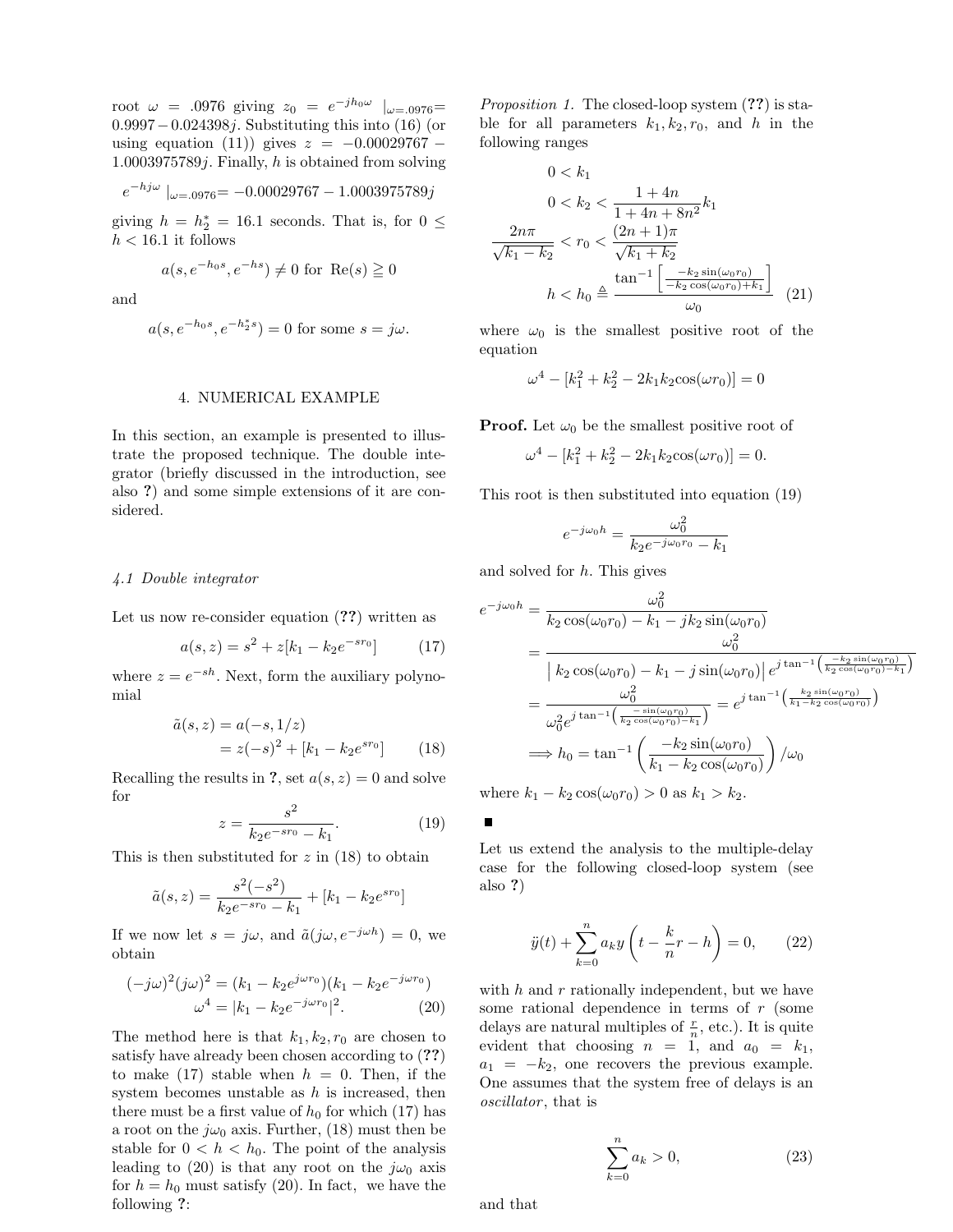$$
\sum_{k=1}^{n} ka_k < 0. \tag{24}
$$

Note that condition (24) corresponds to the asymptotic stability of the system (22) for sufficiently small delays  $h = \varepsilon_1 > 0$  and  $r = \varepsilon_2 > 0$ . Next, we provide some stability results using the matrix pencils approach, in order to address the multiple-delay case. The matrix pencils  $\Lambda_1$  and  $\Lambda_2$ may be rewriten as

$$
\Lambda_1(z) = z \begin{bmatrix} 1 & 0 & 0 \\ & \ddots & \\ 0 & 1 & 0 \\ 0 & \dots & 0 & a_n \end{bmatrix} + \begin{bmatrix} 0 & -1 & \dots & 0 & 0 & 0 & \dots & 0 \\ & \ddots & & & & \\ 0 & & & & & -1 \\ -a_n & -a_{n-1} & \dots & -a_1 & 0 & a_1 & \dots & a_{n-1} \end{bmatrix}
$$
(25)  

$$
\Lambda_2(z) = z \begin{bmatrix} 1 & 0 & 0 \\ & \ddots & \\ 0 & 1 & 0 \\ 0 & \dots & 0 & a_n \end{bmatrix} + \begin{bmatrix} 0 & -1 & 0 \\ & \ddots & \\ 0 & 0 & -1 \\ a_0 & a_1 & \dots & a_{n-1} \end{bmatrix}, (26)
$$

With the notations above and using the main result in the linear case, one has the following results (see also ?)

*Proposition 2.* (First switch if  $h = 0$ ). The system  $(22)$  satisfying the constraints  $(23)-(24)$  is asymptotically stable for all delay values r

$$
0 < r < r1(a0,...,an),
$$

where

$$
r_1(a_0,... a_n) = \inf \{ \gamma \quad (\gamma, \alpha) \in \Lambda_{0,+} \} . \quad (27)
$$

Furthermore, if  $r = 0$  or  $r = r_1(a_0, \ldots, a_n)$ , the corresponding associated characteristic equation has at least one pair of roots on the imaginary axis.

Proposition 3. (Delay bounds). The system (22) satisfying the constraints  $(23)-(24)$  is asymptotically stable for all delays  $r$  and  $h$ 

$$
\begin{cases}\n0 < r < r_1(a_0, \dots, a_n) \\
0 < h < h(r) = \min_{\omega_s} \left\{ \frac{1}{\omega_s} \cdot \arctan \frac{-\sum_{k=1}^n a_k \sin \frac{\omega_s kr}{n}}{\sum_{k=0}^n a_k \cos \frac{\omega_s kr}{n}} \right\} \\
(28) & \text{R}.\n\end{cases}
$$

where  $\omega_s$  belongs to the set of positive solutions of the equation

$$
\omega^4 = \sum_{k=0}^n a_k^2 + 2 \sum_{k=1}^n \sum_{h=0}^{k-1} a_k a_h \cos\left(\frac{(k-h)\omega r}{n}\right). \tag{29}
$$

Furthermore, assume that the chosen delay r and the solution  $\tilde{\omega}_s$  defining the corresponding upper bound  $h(r)$  in (28) satisfy the condition

$$
\tilde{\omega}_s^3 > \frac{1}{2} \sum_{k=1}^n \sum_{h=0}^{k-1} \frac{a_k a_h (k-h)r}{n} \sin\left(\frac{(k-h)\tilde{\omega}_s r}{n}\right). \tag{30}
$$



Fig. 4. The Closed-Loop System

- i) if  $h = h(r) + \varepsilon$ , with  $\varepsilon > 0$  sufficiently small, the system (22) is unstable.
- ii) if the equation (29) has only one positive solution, then there does not exist any  $h > h(r)$ such that the system (22) is asymptotically stable.

Note while these are stability analysis results, they may be used to provide stability designs by appropriate interpretation of  $h$  and  $r$ .

#### 5. CONCLUSIONS

Given that a delay system is stable tor some delay  $h_0 > 0$ , an algorithm to compute how much the delay h can be varied about  $h_0$  and still be stable. In a finite number of steps, the algorithm gives the stability interval  $[h_1^*, h_2^*]$  such that  $h_0 \in [h_1^*, h_2^*]$ and, for all h satisfying  $h_1^* < h < h_2^*$ , the system is stable. Further, the system was shown to be unstable if  $h = h_1^*$  or  $h = h_2^*$ . Finally, it was shown that this test is especially useful to test the robust stability (with respect to delay values) of a Smith-Predictor based controller. Finally, a recent paper Stojić and L.S.Draganović (2001) also considers a complementary problem of the robustness of the Smith predictor due to perturbation  $\Delta G_0(s)$ (the non delayed part of the plant) and using a finite power series expansion of the assumed known delay term  $e^{-h_0 s}$ .

#### REFERENCES

 $\mathbf{r}$ ,

- Bellman and K.L. Cooke. Differential-Difference Equations. New York: Academic, 1963.
- J. Chiasson. A method for computing the interval of delay values for which a differential-delay system. IEEE Transactions on Automatic Control, 33(12):1176–1178, December 1988.
- S.D.Brierley Chiasson, J.N. and E.B. Lee. A simplified derivation of the zeheb-walach 2-d stability test with applications to time-delay systems. IEEE Transactions on Automatic Control, 1985.
- K.L. Cooke and J.M. Ferreira. Stability conditions for linear retarded functional differential

Then